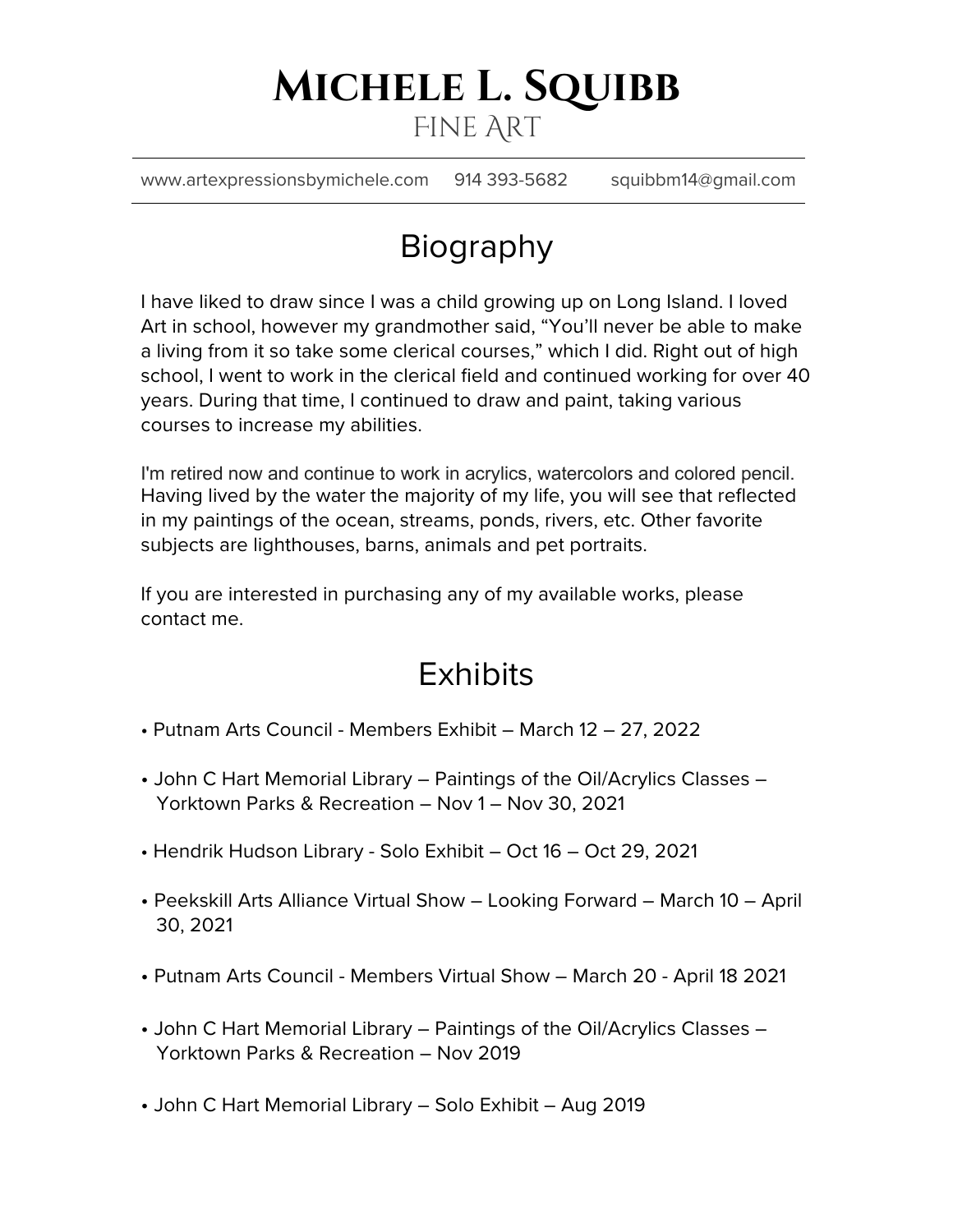- Hendrik Hudson Library Solo Exhibit Jun 2019
- Putnam Arts Council Members Exhibit March-April 2019
- John C Hart Memorial Library Paintings by Students of Jeanne Demotses - Nov 2018
- Putnam Arts Council Juried Fine Arts Show Oct 28 Nov 18, 2018, Won "BEST IN SHOW" for "Ice Fisherman," watercolor, 15"x 19", framed.
- Putnam Arts Council Push Pin Exhibit Sept 23 Oct 14, 2018
- John C Hart Memorial Library Members of Acrylics Class June 2018
- Rose Memorial Library, Stony Point Aug/Sept. 2015
- Suffern Library July 2015
- Kings Daughter's Library, Garnerville Nov 2014
- Nanuet Library Dec 2013 Jan 2014
- New City Library August 2013
- Bob's Art & Framing, New City November 2012
- King's Daughter's Library, Garnerville May 2012
- ROCA Member's Exhibit Jan 2009
- Helen Hayes Hospital Watercolors Feb 2007
- Helen Hayes Hospital Watercolors Jan 2005
- Helen Hayes Hospital Participated in Employee Art Displays 1995, 2002, 2003, 2004
- Trinity Methodist Church, Stony Point 1992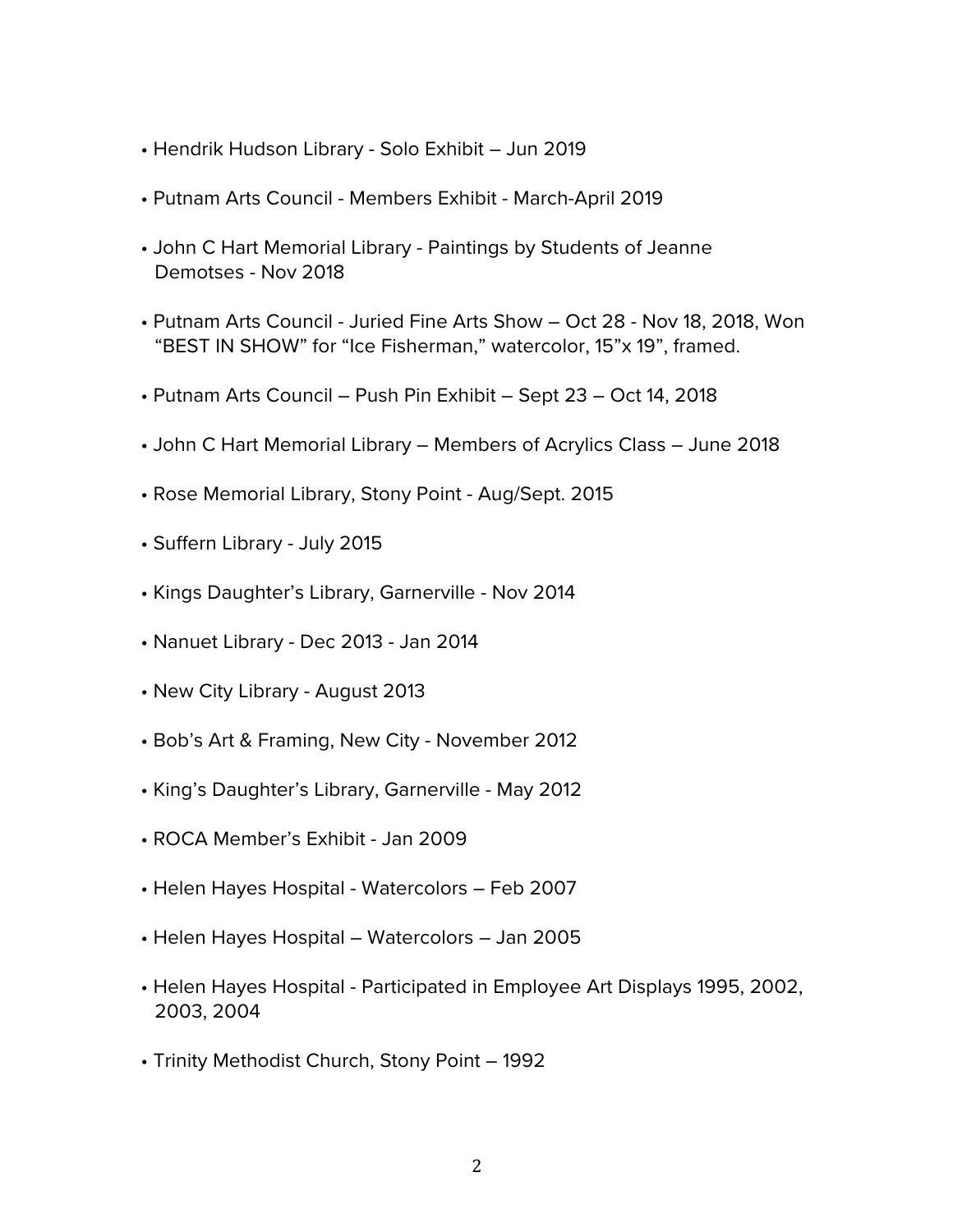- Exhibit with Rockland County Assoc. of Artist and Craftsman at New City Library – Jan 1988
- Rockland Community College November 1987

### Memberships

- 2020-2021 Peekskill Arts Alliance
- 1987-1990 Rockland County Association of Artists & Craftsman
- 2008-2009 Rockland Center for the Arts
- Feb 2018 and continuing Putnam Arts Council

### Art Education

- Washington School of Art 1974-1975
- Rockland Community College 1988-2003
	- o Production, Graphic Art
	- o Writing and Illustration of Children's Books
	- o Business of Art
- North Rockland Adult Education 2005-2009

o Watercolors

• Town of Yorktown Parks & Recreation Program – Ongoing since February 2018

o Acrylics

• Putnam Arts Council - July – August 2018